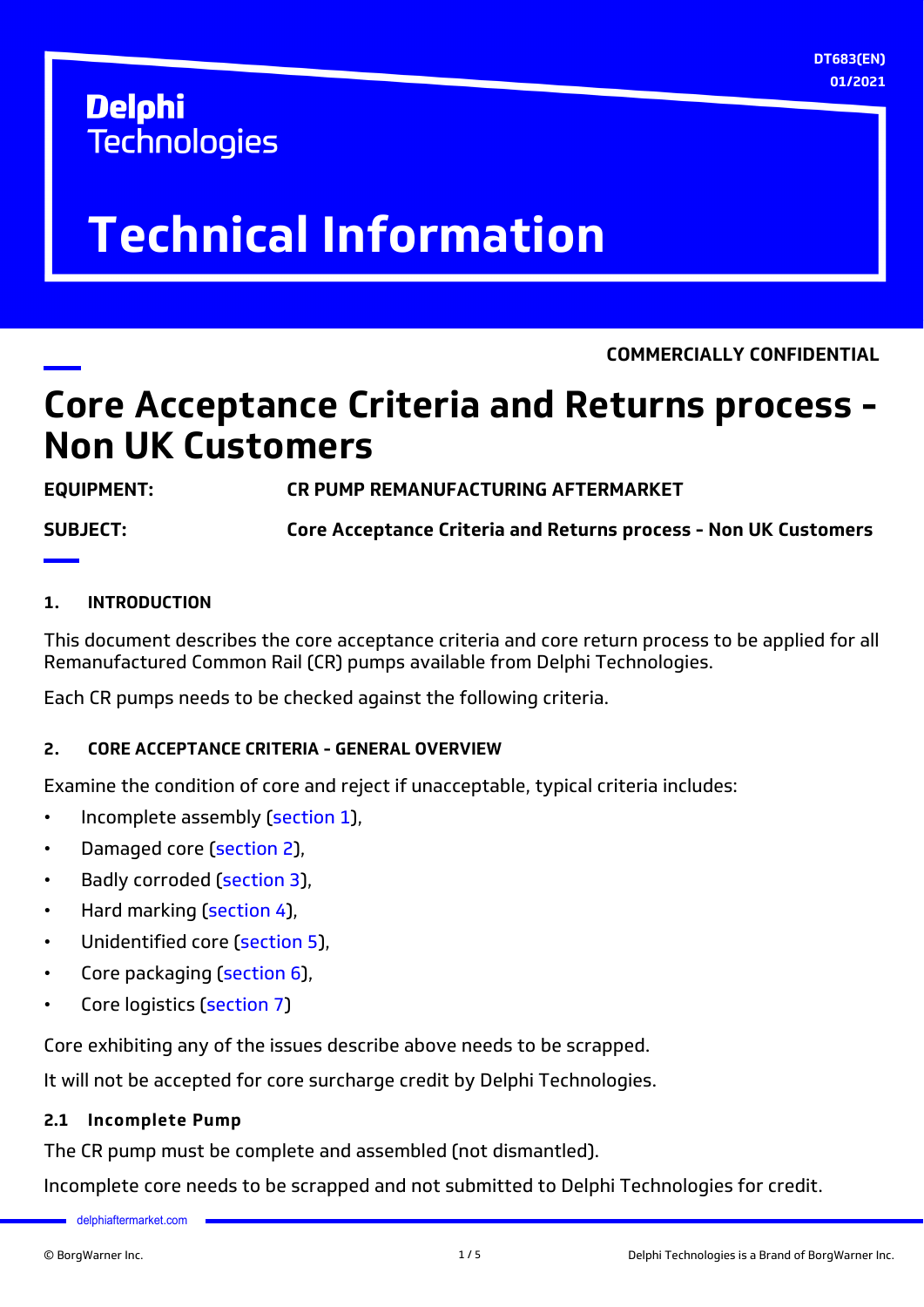<span id="page-1-0"></span>

Incomplete or dismantled CR pump core will be scrapped and Delphi Technologies will not credit for the core received.



#### **2.2 Damaged core**

Pumps with driveshaft, mounting flange damage or with heavy scrapes and gouges on housing are not acceptable.

Damaged core needs to be scrapped and not submitted to Delphi Technologies for credit.

Core with light tooling marks is acceptable.

Pumps with broken connectors such as temperature sensor and IMV are acceptable only if the connecting harness can still be fitted securely. (Chipped connector edges are acceptable).

Damaged threads on the high-pressure outlet are not acceptable.



#### **2.3 Corroded core**

CR pumps exhibiting heavy corrosion on the body or any corrosion inside are not acceptable.

Attention must be paid to Body, Mounting Flange, Drive Shaft and Hydraulic Head.

Corroded core needs to be scrapped and not submitted to Delphi Technologies for credit.

- **Body** Small surface spots of rust are acceptable however bodies with severe rust will be rejected.
- **Mounting Flange** Small surface spots of rust or pitting are acceptable however mounting flanges with severe rust will be rejected.
- **Drive Shaft** Small surface spots of rust are acceptable however drive shafts with severe rust will be rejected.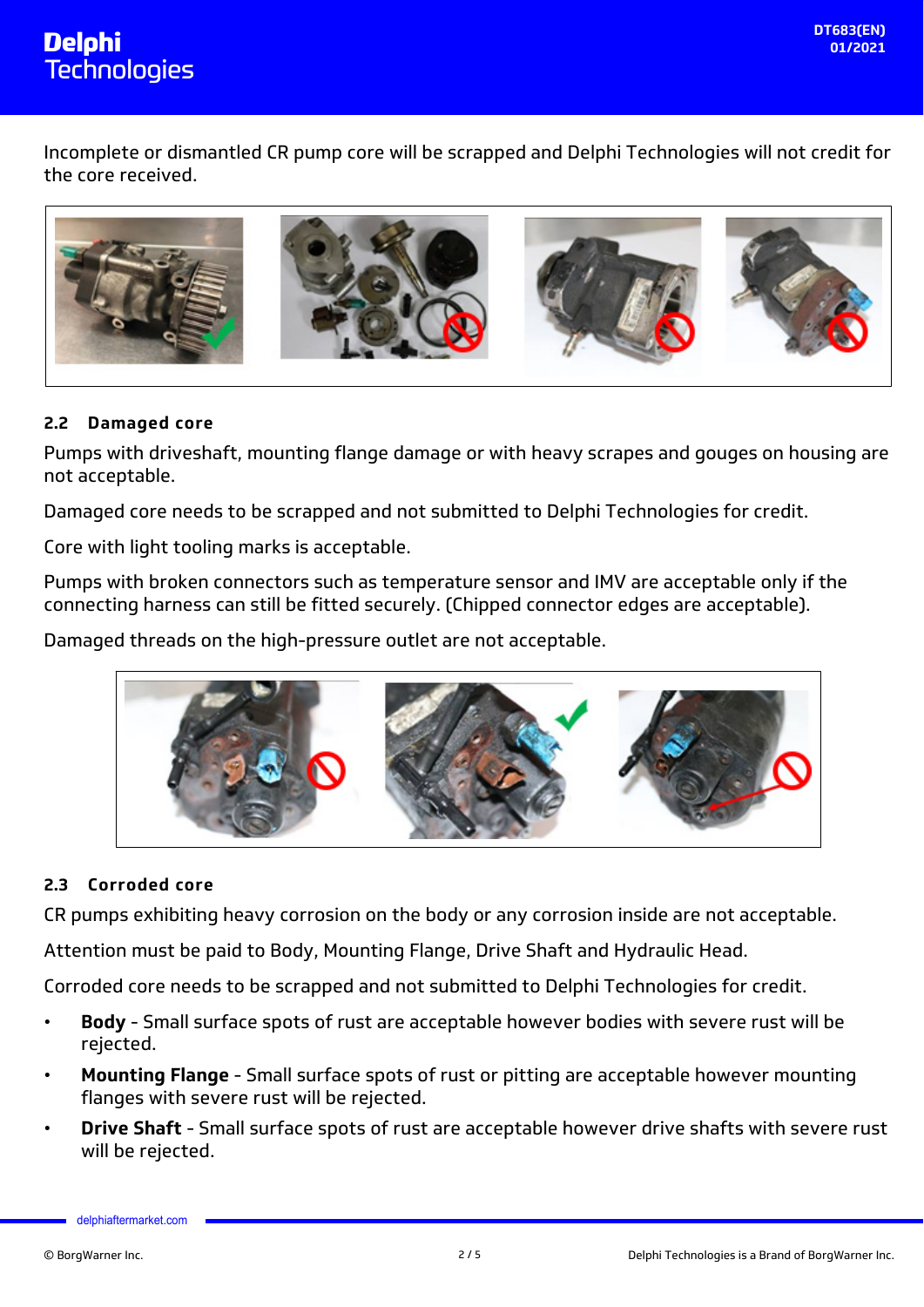<span id="page-2-0"></span>

• **Hydraulic Head** - Small surface spots of rust are acceptable however hydraulic heads with severe rust will be rejected.



#### **2.4 Painted / Hard marked / cosmetically treated core**

Core must not be painted or hard marked such as hard stamped, hand or laser etched.

- Cosmetically treated or painted core is not acceptable.
- Hard marked core is not acceptable.
- Slight printing traces on the exterior surfaces of the pump might be acceptable.
- Hard marked / painted core needs to be scrapped and not submitted to Delphi Technologies for credit.

#### **2.5 Unidentified Core**

- CR pump cores with no labels / identification are not acceptable.
- Damaged labels with visible part number are acceptable
- CR pump cores that are non-Delphi Technologies core will not be accepted.
- Unidentifiable core needs to be scrapped and not submitted to Delphi Technologies for credit.



#### **2.6 Core packaging**

All returned CR pump core should be packed in a suitable way to avoid damage during shipment to Delphi Technologies.

CR pumps should be boxed / bagged to avoid any external damage during transit. It is recommended to re-use packaging from newly purchased units.

[delphiaftermarket.com](http://delphiafermarket.com)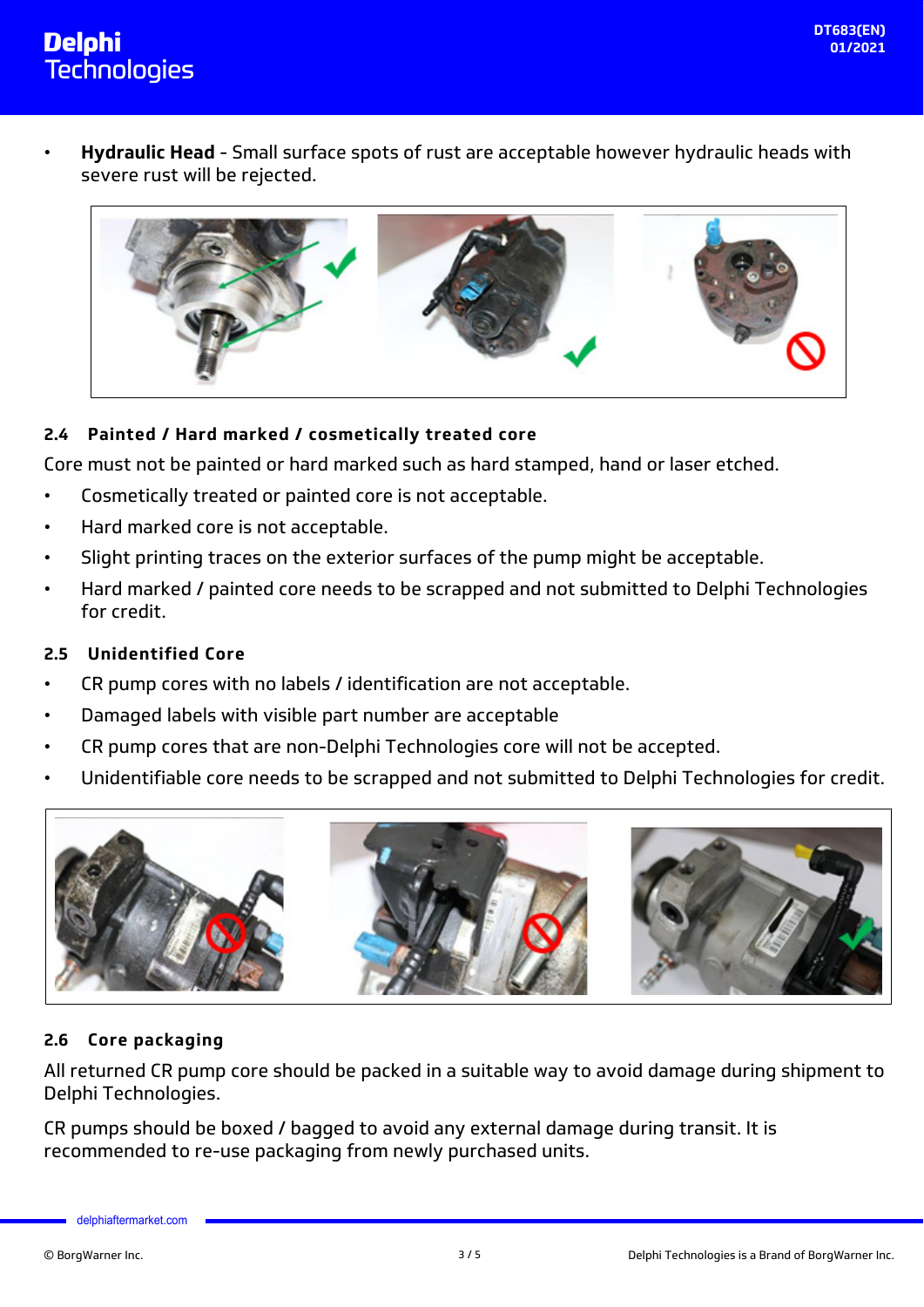<span id="page-3-0"></span>The typical precautions which need to be observed are:

- CR pumps should be boxed / bagged to avoid any external damage during transit.
- CR pumps should be tagged with relevant customer identification numbers for traceability.



#### **2.7 Core Logistics**

It is the responsibility of all customers to cover the associated costs of all core return.

It is highly recommended a trackable core service is utilised.

#### **2.7.1 Core Return Form**

Please use the DTFX106A(EN) core returns note while sending back the core to Delphi Technologies. The form is available on Direct Evolution and from your customer services contact.

#### **2.7.2 Core Return period**

Core return period is strictly 12 months after purchase.

#### **2.7.3 Core return address**

All cores should be sent to:

**Delphi Technologies Core Returns GEODIS POLSKA Sp. z.o.o. Park Panattoni Wroclaw IV Ul. RysZarda Chomicza 26 55-040 TYNIEC MALY POLAND**

#### **2.7.4 Core return & credit procedure**

- Customer to return core in suitable packaging along with the return form to the above listed address.
- Individual injector core should be tagged with customer and end user reference for full traceability.